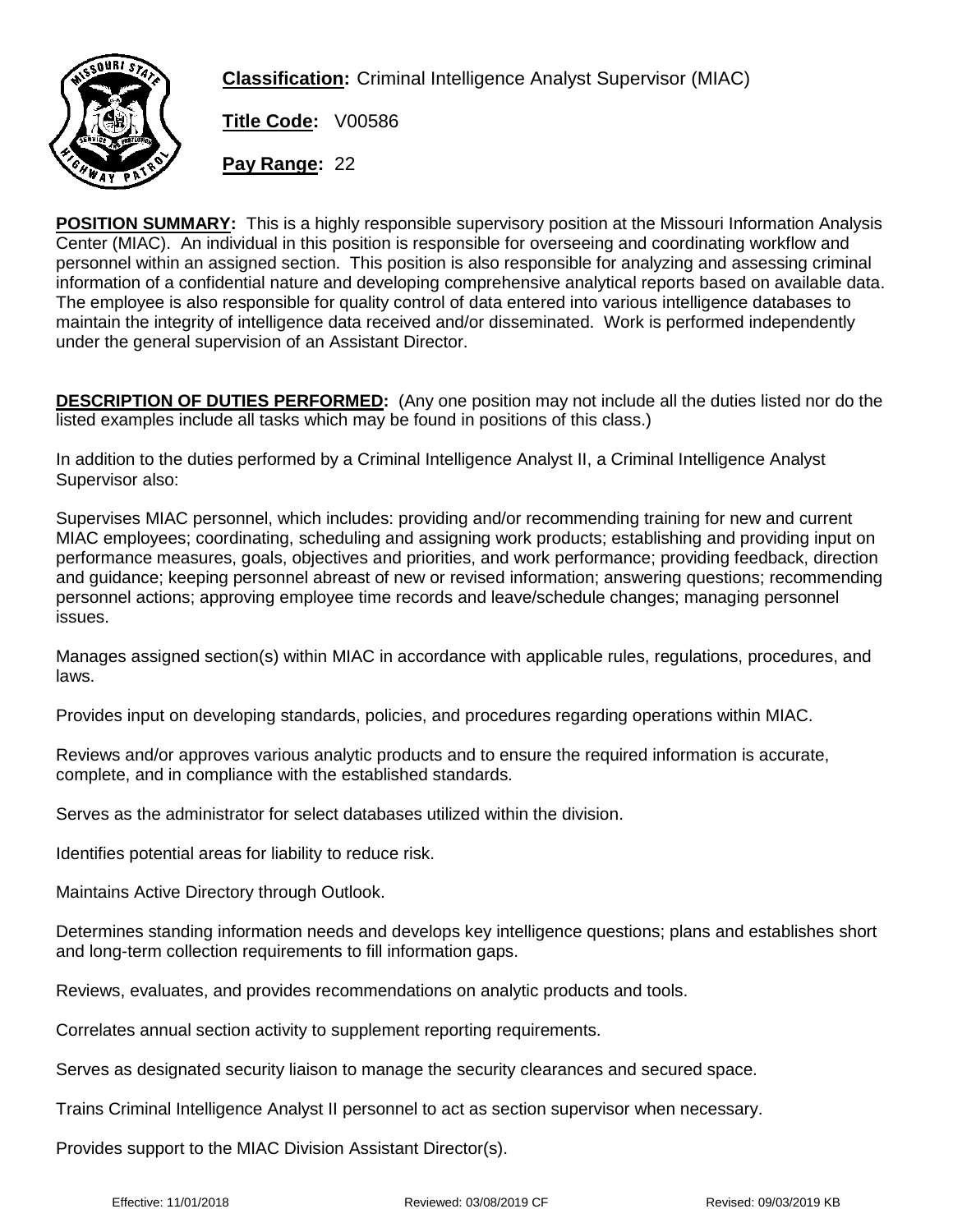Performs other related duties as assigned.

**REQUIRED KNOWLEDGE, SKILLS, AND ABILITIES:** Extensive knowledge in 28 CFR Part 23, civil rights and civil liberties, privacy policies, regulations and other laws.

Comprehensive knowledge of MIAC's operating procedures, programs, websites, initiatives, services, and databases/software utilized within.

Extensive knowledge of law enforcement terminology and narcotics investigative techniques.

Extensive knowledge in the collection, analyzing and dissemination of criminal intelligence information.

Extensive knowledge of modern office databases (e.g. Microsoft Office, Microsoft Excel, and Lotus Notes).

Extensive knowledge of DOR's Motor Vehicle and Driver License Bureaus policies and procedures regarding the dissemination of their records.

Extensive knowledge of the Missouri Sunshine Law and Privacy Act.

Working knowledge of the principles and practices of administration and effective supervision.

Ability to comprehend, analyze, and research problems of a complex nature and make decisions to facilitate problem resolution.

Ability to plan, assign, and direct the work of subordinates.

Ability to train subordinates in areas associated with their area(s) of responsibly.

Ability to properly handle, store, secure, destroy, and mark classified and other sensitive documents.

Ability to work in a secure operating environment with access to classified and sensitive information.

Ability to research a voluminous amount of databases to find information on individuals utilizing very little previous information on the subject (e.g., telephone number only, last name, alias, etc.).

Ability to perform tedious intelligence searches while maintaining high quality control and proof-reading skills in the performance of job tasks.

Ability to work under extreme pressure and time limits.

Ability to multitask and determine high priority tasks in accomplishment of daily duties.

Ability to analyze intelligence information, submitted documents, and statistical data to create and present findings of fact in written and graphic form.

Ability to prepare and provide both oral and written presentations to large groups of both civilian and law enforcement professional.

Ability to prepare reports and documentation as needed.

Ability to organize, prioritize and plan work effectively.

Ability to gather, assemble, correlate and analyze facts and devise solutions to problems.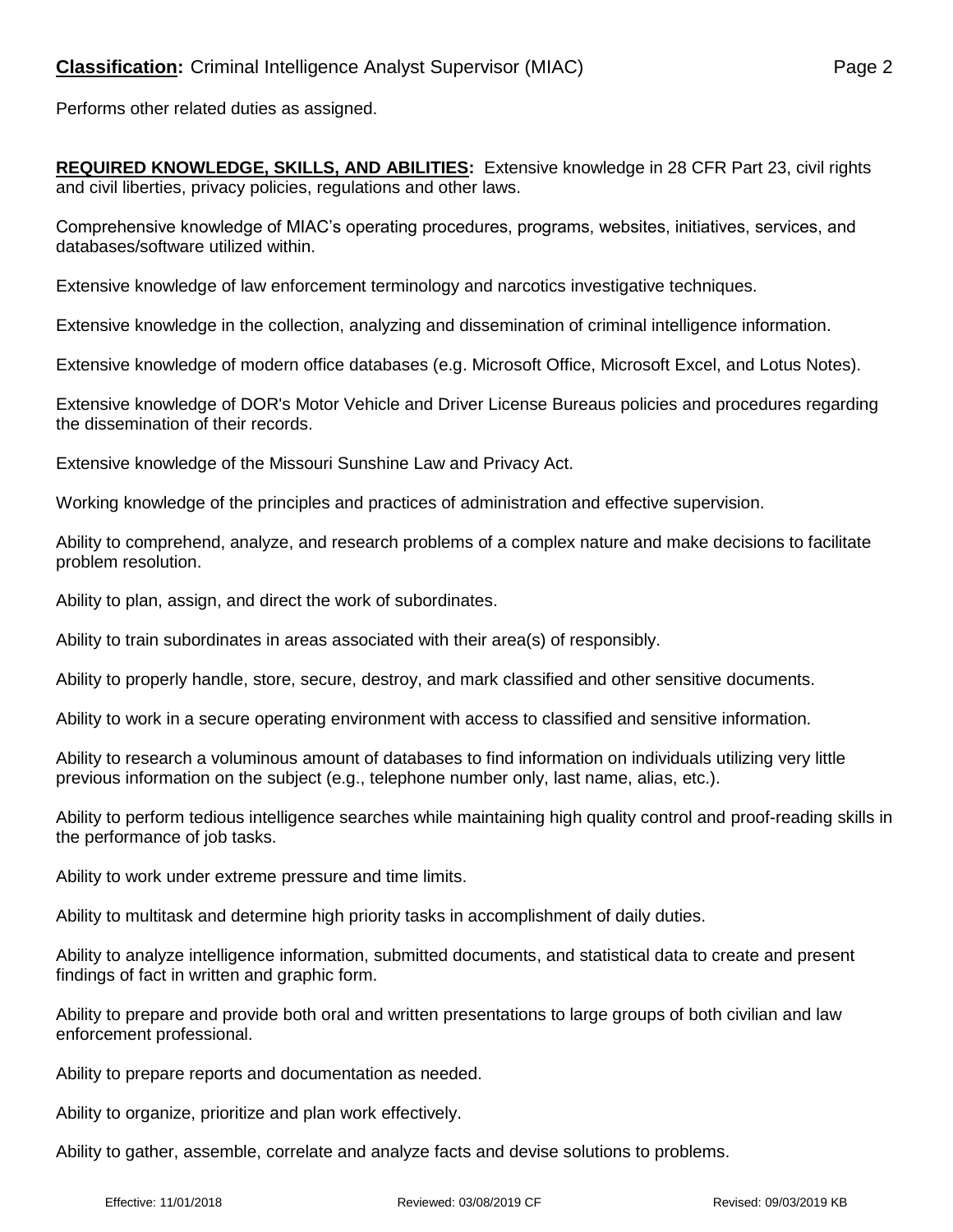Ability to represent the Highway Patrol on panels, committees, task forces etc., working on Missouri's drug issues and other criminal activities.

Ability to prepare highly technical and detailed threat assessments and surveys regarding crime in the state of Missouri.

Ability to operate basic office equipment as detailed in the description of duties.

Ability to communicate in English clearly and concisely, both orally and in writing.

Ability to work with highly sensitive information and handle restricted and confidential information in a professional manner and maintain the information as such.

Ability to establish and maintain harmonious working relations with others.

Ability to work with material that may be of a sexual nature relating to criminal activity (e.g., written material, photographs, and/or verbal language, etc.).

Ability to work hours as assigned.

**MINIMUM EXPERIENCE AND EDUCATION REQUIRED:** (The following represents the minimum qualifications used to accept applicants, provided equivalent substitution will be permitted in case of deficiencies in either experience or education.)

Bachelors Degree in criminal justice, or related field and four years experience with a criminal justice, military or government intelligence agency or criminal network organization, or in a business, financial, or academic environment, compiling data, analyzing findings and writing comprehensive reports.

OR

Eight years experience with a criminal justice, military or government intelligence agency or criminal intelligence network organization, or in a business, financial, or academic environment, compiling data, analyzing findings and writing comprehensive reports.

OR

Two years experience as a Criminal Intelligence Analyst II with the Patrol.

## **NECESSARY SPECIAL REQUIREMENTS:** Maintain MULES Certification.

Must be a resident of Missouri.

Successful completion of the Patrol's Supervision School and other management related courses within 12 months of appointment or as soon as scheduling will allow.

**FLSA STATUS:** Non-Exempt